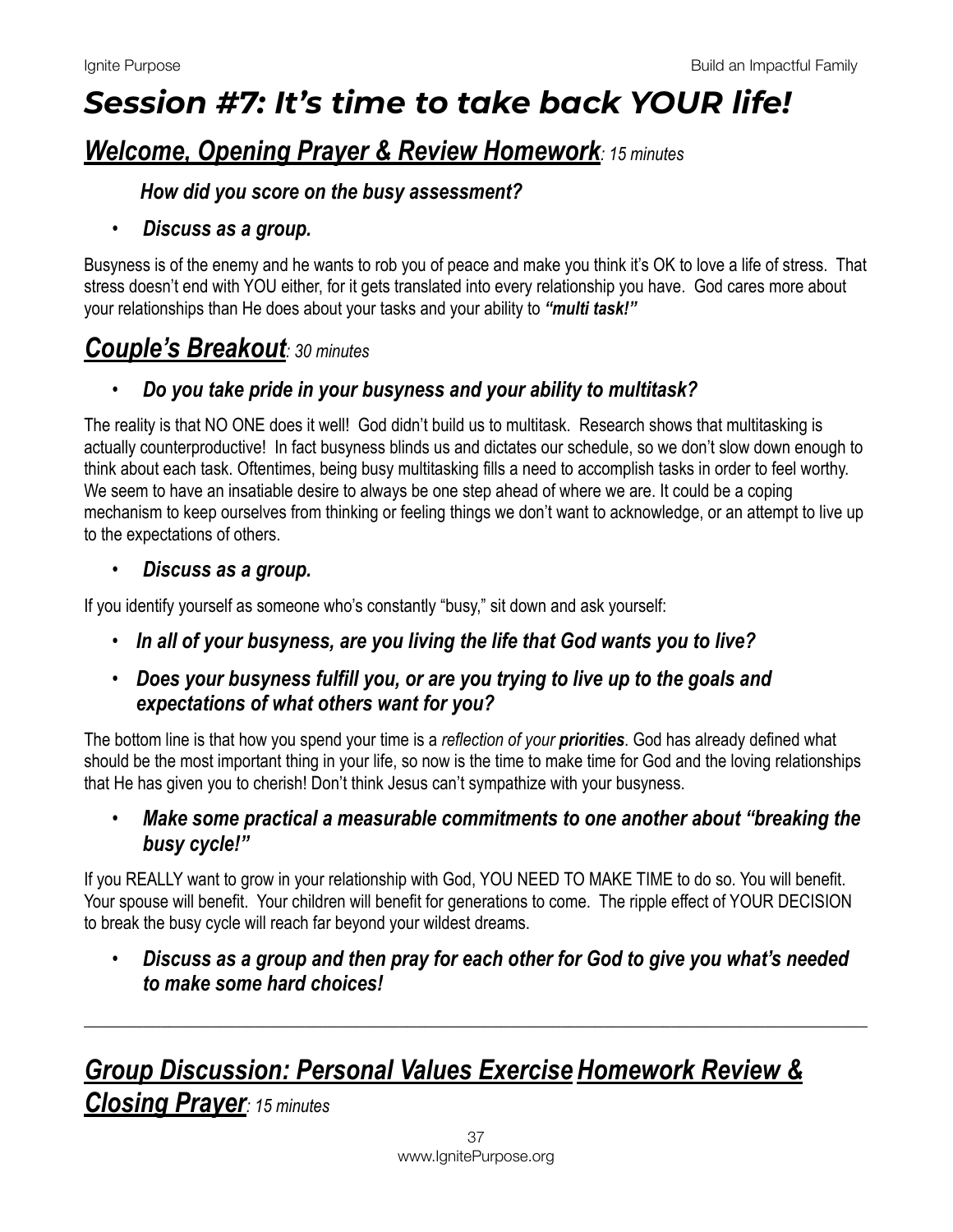# *HOMEWORK: Personal Values Exercise:*

# **5-Step Process**

### **Step 1. Determine your top values:**

Use the list, on the next page, of common personal values to help you get started.

### **Step 2. Prioritize your top values:**

Jim Collins, author of "Good to Great" said: "If you have more than 3 priorities, you have no priorities."

### **Step 3. Reaffirm your values:**

Check your top-priority values, and make sure that they fit with your life and your vision for yourself.

#### **Step 4. Answer defining questions:**

Now it's time to answer some specific questions about your values in order to start "operationalizing" those values into an action plan.

### **Step 5. Operationalize your values:**

Operationalizing our values means that we have to live-out our values in our behaviors and skills in a way others can see them and experience them.

## **Step 1. Determine your top values, based on your experiences of fulfillment:**

Use the following list of common personal values to help you get started. Start by circling the top 10 values you feel drive you. Don't overthink it at this point. After you pick you top 10, narrow them down to 5. Walk away from this exercise for a few hours and then come back to it and aim to land on your 3 top values.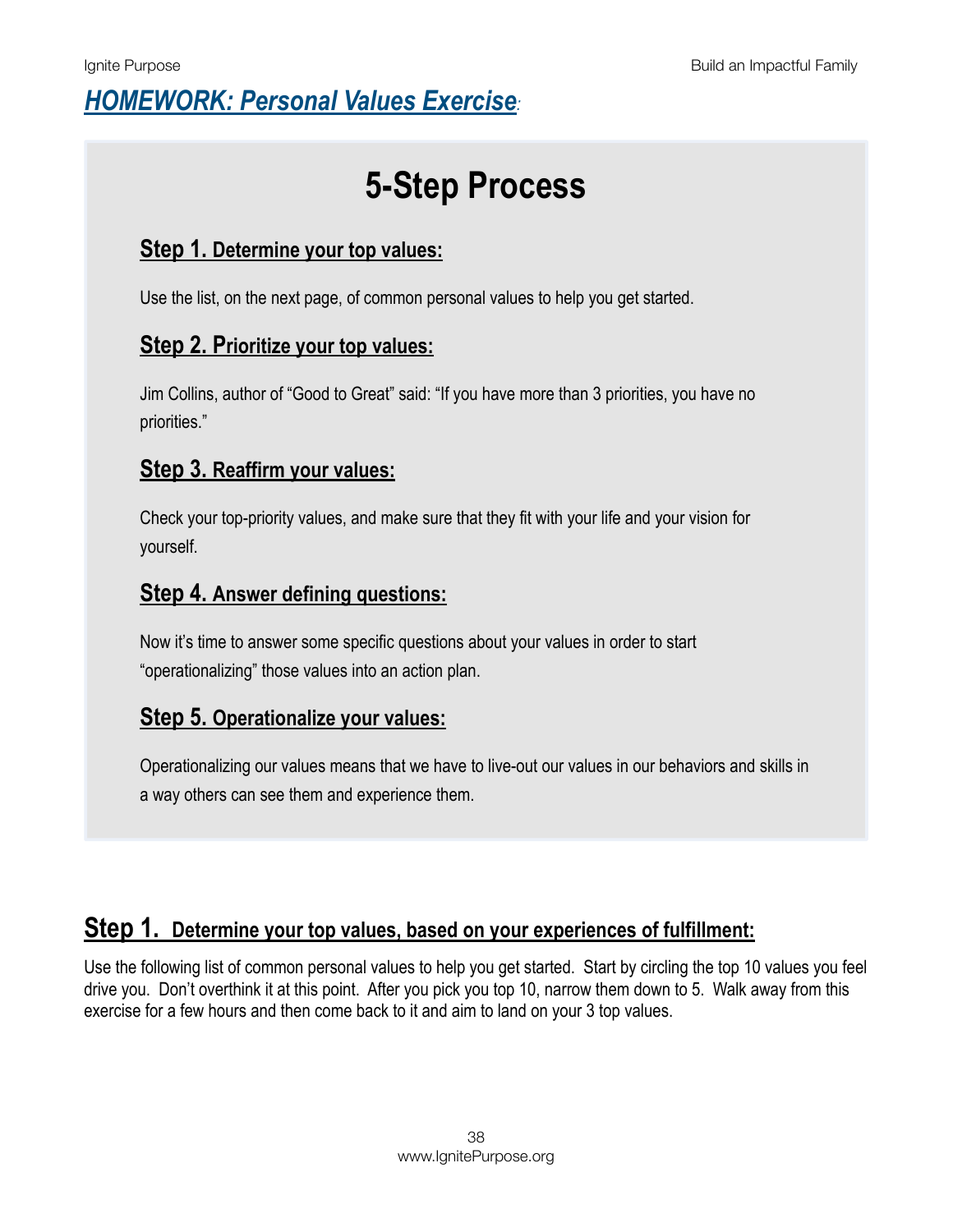#### **Step 2. Review your lists and prioritize your top values:**

This step is probably the most difficult, because you'll have to look deep inside yourself. It's also the most important step, because, when making a decision, you'll have to choose between solutions that may satisfy different values. This is when you must know which value is more important to you. Jim Collins, author of "Good to Great" said: *"If you have more than 3 priorities, you have no priorities."* Using that comment, let's keep our combined top values down to the Final Three. This step is probably the most difficult, because you'll have to look deep inside yourself. It also is the most important step, because when making decisions, you must know which value is most important to you.

Acceptance Accountability Achievement Adaptability Adventure Altruism Ambition Authenticity **Balance** Beauty Being the Best **Belonging** Career Caring Challenge Collaboration Commitment Community Compassion Competency **Competitiveness** Confidence Connection Contentment Contribution Cooperation Courage Creativity Curiosity Dignity Diversity Efficiency Encouragement Enthusiasm **Ethics** Excellence **Fairness** 

Faith Family **Financial Stability Forgiveness** Freedom Fun Generosity **Giving Back** Gratitude Growth Harmony Health Helpfulness Home Honesty Hope Humility Humor Imagination Inclusion Independence Integrity Initiative Intelligence Intuition Joy Justice **Kindness** Knowledge Leadership Legacy Learning Leisure Love Loyalty **Making a Difference** Nature **Openness** Optimism Order Organization

Parenting Patriotism Patience Peace Perseverance Power Pride Recognition Relaxation Reliability Respect Responsibility Risk-Taking Safety Security Service Silence Simplicity **Stillness** Spirituality Stewardship **Success** Teamwork **Thrift** Time Tradition Travel Trust Truth Understanding **Uniqueness Usefulness** Vision Vulnerability Wealth Wellbeing Wholeheartedness Wisdom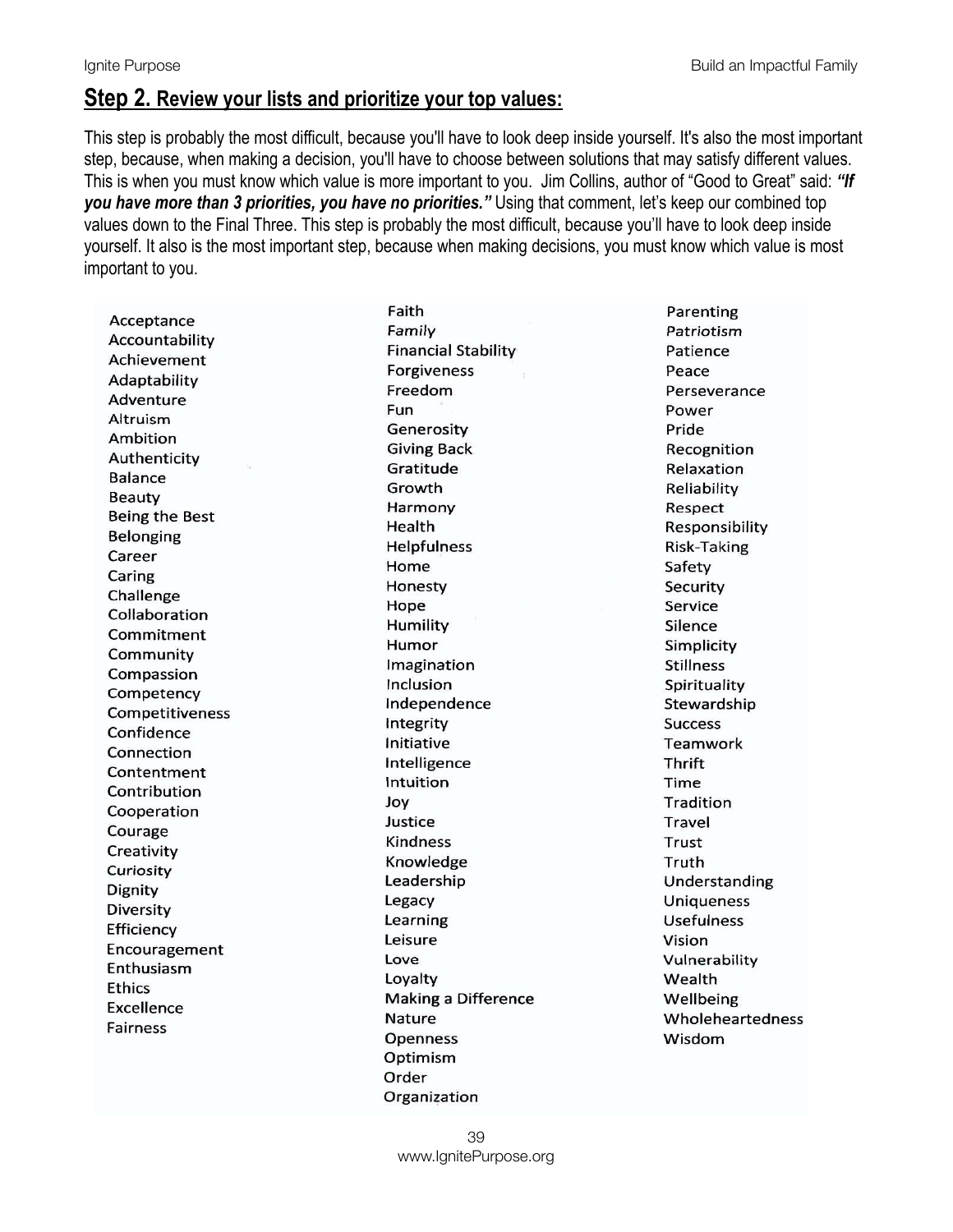- Write down your top values, not in any particular order.
- Look at the first two values and ask yourself, *"If I could satisfy only one of these, which would I choose?"* It might help to visualize a situation in which you would have to make that choice. For example, if you compare the values of service and stability, imagine that you must decide whether to sell your house and move to another country to do valuable foreign aid work, or keep your house and volunteer to do charity work closer to home.
- Keep working through the list, by comparing each value with each other value, until your list is in the correct order.

\_\_\_\_\_\_\_\_\_\_\_\_\_\_\_\_\_\_\_\_\_\_\_\_\_\_\_\_\_\_\_\_\_\_\_\_\_\_\_\_\_\_\_\_\_\_\_\_\_\_\_\_\_\_\_\_\_\_\_\_\_\_\_\_\_\_\_\_\_\_\_\_\_\_\_\_\_\_\_\_\_\_\_\_\_

\_\_\_\_\_\_\_\_\_\_\_\_\_\_\_\_\_\_\_\_\_\_\_\_\_\_\_\_\_\_\_\_\_\_\_\_\_\_\_\_\_\_\_\_\_\_\_\_\_\_\_\_\_\_\_\_\_\_\_\_\_\_\_\_\_\_\_\_\_\_\_\_\_\_\_\_\_\_\_\_\_\_\_\_\_

\_\_\_\_\_\_\_\_\_\_\_\_\_\_\_\_\_\_\_\_\_\_\_\_\_\_\_\_\_\_\_\_\_\_\_\_\_\_\_\_\_\_\_\_\_\_\_\_\_\_\_\_\_\_\_\_\_\_\_\_\_\_\_\_\_\_\_\_\_\_\_\_\_\_\_\_\_\_\_\_\_\_\_\_\_

\_\_\_\_\_\_\_\_\_\_\_\_\_\_\_\_\_\_\_\_\_\_\_\_\_\_\_\_\_\_\_\_\_\_\_\_\_\_\_\_\_\_\_\_\_\_\_\_\_\_\_\_\_\_\_\_\_\_\_\_\_\_\_\_\_\_\_\_\_\_\_\_\_\_\_\_\_\_\_\_\_\_\_\_\_

\_\_\_\_\_\_\_\_\_\_\_\_\_\_\_\_\_\_\_\_\_\_\_\_\_\_\_\_\_\_\_\_\_\_\_\_\_\_\_\_\_\_\_\_\_\_\_\_\_\_\_\_\_\_\_\_\_\_\_\_\_\_\_\_\_\_\_\_\_\_\_\_\_\_\_\_\_\_\_\_\_\_\_\_\_

\_\_\_\_\_\_\_\_\_\_\_\_\_\_\_\_\_\_\_\_\_\_\_\_\_\_\_\_\_\_\_\_\_\_\_\_\_\_\_\_\_\_\_\_\_\_\_\_\_\_\_\_\_\_\_\_\_\_\_\_\_\_\_\_\_\_\_\_\_\_\_\_\_\_\_\_\_\_\_\_\_\_\_\_\_

#### **My TOP Priorities***:*

### **Step 3. Reaffirm your values:**

Check your top-priority values, and make sure that they fit with your life and your vision for yourself.

- *Do these values make you feel good about yourself?*
- *Are you proud of your top three values?*
- *Would you be comfortable and proud to tell your values to people you respect and admire?*
- *Do these values represent things you would support, even if your choice isn't popular?*

When you consider your values in decision making, you can be sure to keep your sense of integrity and what you know is right, and approach decisions with confidence and clarity. You'll also know that what you're doing is best for your current and future happiness and satisfaction.

Making value-based choices may not always be easy. However, making a choice that you know is right is a lot less difficult in the long run.

\_\_\_\_\_\_\_\_\_\_\_\_\_\_\_\_\_\_\_\_\_\_\_\_\_\_\_\_\_\_\_\_\_\_\_\_\_\_\_\_\_\_\_\_\_\_\_\_\_\_\_\_\_\_\_\_\_\_\_\_\_\_\_\_\_\_\_\_\_\_\_\_\_\_\_\_\_\_\_\_\_\_\_\_\_

\_\_\_\_\_\_\_\_\_\_\_\_\_\_\_\_\_\_\_\_\_\_\_\_\_\_\_\_\_\_\_\_\_\_\_\_\_\_\_\_\_\_\_\_\_\_\_\_\_\_\_\_\_\_\_\_\_\_\_\_\_\_\_\_\_\_\_\_\_\_\_\_\_\_\_\_\_\_\_\_\_\_\_\_\_

\_\_\_\_\_\_\_\_\_\_\_\_\_\_\_\_\_\_\_\_\_\_\_\_\_\_\_\_\_\_\_\_\_\_\_\_\_\_\_\_\_\_\_\_\_\_\_\_\_\_\_\_\_\_\_\_\_\_\_\_\_\_\_\_\_\_\_\_\_\_\_\_\_\_\_\_\_\_\_\_\_\_\_\_\_

\_\_\_\_\_\_\_\_\_\_\_\_\_\_\_\_\_\_\_\_\_\_\_\_\_\_\_\_\_\_\_\_\_\_\_\_\_\_\_\_\_\_\_\_\_\_\_\_\_\_\_\_\_\_\_\_\_\_\_\_\_\_\_\_\_\_\_\_\_\_\_\_\_\_\_\_\_\_\_\_\_\_\_\_\_

\_\_\_\_\_\_\_\_\_\_\_\_\_\_\_\_\_\_\_\_\_\_\_\_\_\_\_\_\_\_\_\_\_\_\_\_\_\_\_\_\_\_\_\_\_\_\_\_\_\_\_\_\_\_\_\_\_\_\_\_\_\_\_\_\_\_\_\_\_\_\_\_\_\_\_\_\_\_\_\_\_\_\_\_\_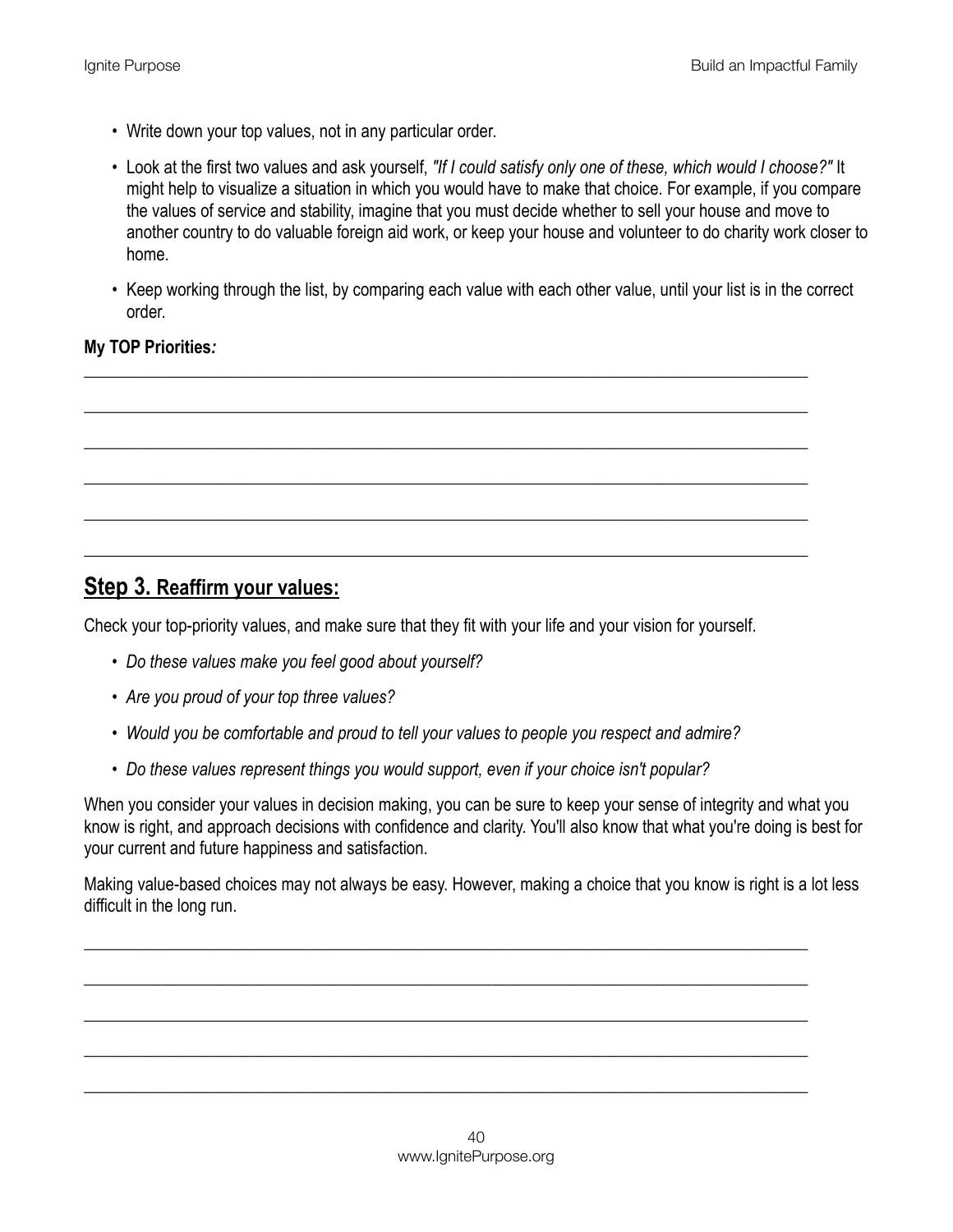## **Step 4. Answer defining questions:**

- o *What values will help you find your way in the dark?*
- o *Which one creates a direct path to your purpose?*
- o *What value helps me to come alive in a new way?*

#### **As you consider your top 3, ask yourself:**

- o *Do these define me?*
- o *Are these representing who I am at my best?*
- o *Do they make my eyes smile?*
- o *Can these be used as a filter by which to make hard decisions?*